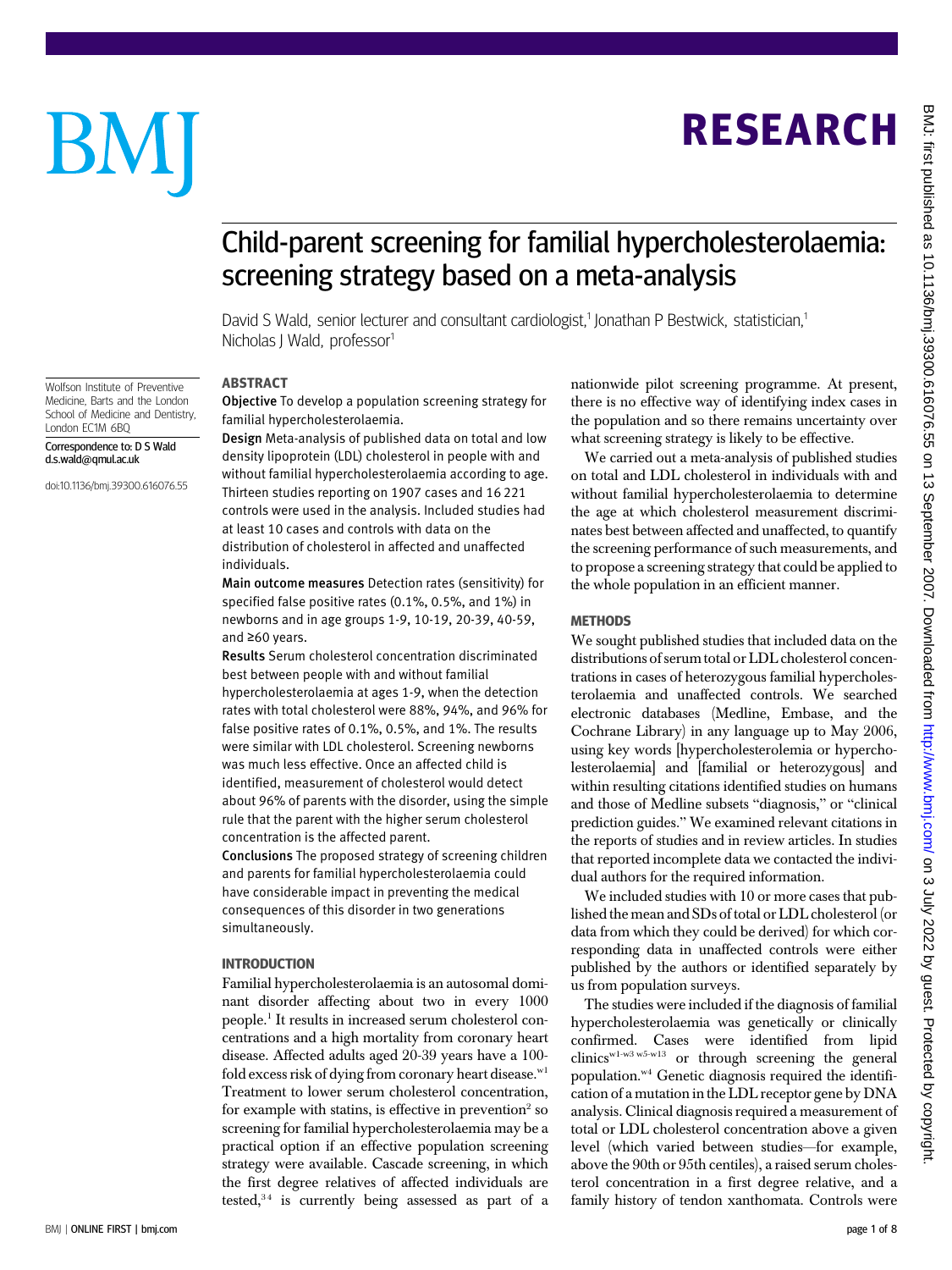from healthy populations stratified by age, geographical region, and the time period (generally within five years) when the blood samples in cases were collected. In seven out of the nine comparisons with genetically confirmed cases the controls were taken from siblings in whom DNA analysis identified no disease causing mutations, but they were not necessarily in the same age strata as their sibling "case." We excluded casecontrol comparisons in which the cases of familial hypercholesterolaemia were classified as those with high cholesterol concentrations (such as ≥90th centile) and controls with concentrations less than the 90th centile, as have been used in previous assessments of screening, $5-7$  as this by definition classifies people as being affected and unaffected without any independent corroboration. We excluded studies of patients taking lipid lowering treatment and in which the cases were drawn from a population where the age range exceeded 20 years.

We log transformed serum cholesterol concentrations because the distributions of LDL and total cholesterol were positively skewed. This was confirmed by results from studies in which the individual data points for serum cholesterol concentrations were published and probability plots indicated a good fit to a log Gaussian distribution. The mean and SD of the log cholesterol values that describe the Gaussian distribution for each study were derived from the reported untransformed means and SDs in each study and the published formula for the mean and SD of the log Gaussian distribution.8 In one study that provided individual data on newborns, there was one outlying value (with very low total and LDL cholesterol levels), w<sup>3</sup> which we excluded from the analysis. Including it had a minor effect on the results.

Data in the studies were categorised into six age groups. Within each age group we calculated an overall mean (and SD) of the  $log_{10}$  total and LDL cholesterol concentrations for cases and controls, weighted by the number of cases and controls respectively, setting the upper limit for controls at 100 to avoid large control groups dominating the overall average (weighting by  $1/SE^2$  gave similar results). As cholesterol values fit a log Gaussian distribution, the mean of the log transformed values when anti-logged is well estimated by the untransformed median value. We therefore used the median as the preferred measure of central tendency and have expressed the results as multiples of the median (MoM) in controls (the median MoM in controls is thus 1.0). This approach was originally described in screening for neural tube defects<sup>910</sup> and is widely used in antenatal screening for Down's syndrome.<sup>11</sup>

We estimated screening performance from the overlapping Gaussian distributions of total and LDL cholesterol (expressed as  $log_{10}$  MoM values) within each age group in cases and controls. The false positive rate (the proportion of unaffected individuals with positive

Table 1 | Source and number of cases of familial hypercholesterolaemia and controls according to age (numbers in parentheses are numbers of LDL cholesterol measurements if they differed from numbers of total cholesterol measurements)

|                                          | Number of |             |            |                    |                                       |
|------------------------------------------|-----------|-------------|------------|--------------------|---------------------------------------|
| Age group (years) and study              | Cases     | Controls    | Country    | Diagnosis of cases | <b>Description of controls</b>        |
| Newborn                                  |           |             |            |                    |                                       |
| Vuorio <sup>w2</sup>                     | $13*$     | 10          | Finland    | DNA analysis       | Siblings without mutations            |
| Kwiterovitch <sup>w3</sup>               | 16(12)    | 36          | <b>USA</b> | Clinical           | Unrelated healthy newborns            |
| $1-9$                                    |           |             |            |                    |                                       |
| Vuorio <sup>w2</sup>                     | 18        | 16          | Finland    | DNA analysis       | Siblings without mutations            |
| Ohta <sup>w4</sup>                       | 91        | 65          | Japan      | Clinical           | Unrelated healthy children            |
| Vuorio <sup>w5</sup>                     | 47        | 40          | Finland    | DNA analysis       | Siblings without mutations            |
| $\mathsf{West}^{\mathsf{w6}}$            | 35(0)     | 13 9 23 (0) | <b>USA</b> | Clinical           | Unrelated healthy childrent           |
| Assouline <sup>w7</sup>                  | 62        | 41          | Canada     | DNA analysis       | Unrelated healthy children            |
| 10-19                                    |           |             |            |                    |                                       |
| Wiegman <sup>w8</sup>                    | 742       | 189         | Holland    | DNA analysis       | Siblings without mutations            |
| Vuorio <sup>w5</sup>                     | 44        | 31          | Finland    | DNA analysis       | Siblings without mutations            |
| Kwiterovitch <sup>w9</sup>               | 105(0)    | 81(0)       | <b>USA</b> | Clinical           | Unrelated healthy children            |
| Ketomaki <sup>w10</sup>                  | 18        | 29          | Finland    | DNA analysis       | Siblings without mutations            |
| Tonstad <sup>w11</sup>                   | 63(0)     | 30(0)       | Norway     | DNA analysis       | Unrelated healthy children            |
| 20-39                                    |           |             |            |                    |                                       |
| Vuorio <sup>w5</sup>                     | 127 (126) | 40          | Finland    | DNA analysis       | Siblings without mutations            |
| Simon Broome register <sup>w1</sup>      | 214       | 804 (799)   | England    | Clinical           | Unrelated healthy adults‡             |
| 40-59                                    |           |             |            |                    |                                       |
| Simon Broome register <sup>w1</sup>      | 237       | 721 (720)   | England    | Clinical           | Unrelated healthy adults‡             |
| $\geq 60$                                |           |             |            |                    |                                       |
| Simon Broome register $w1$               | 75        | 165         | England    | Clinical           | Unrelated healthy adults <sup>±</sup> |
| *Not including one outlying observation. |           |             |            |                    |                                       |

†Lipid research clinics 1979.w12

‡Diet and nutrition survey 1986.w13

BMJ: first published as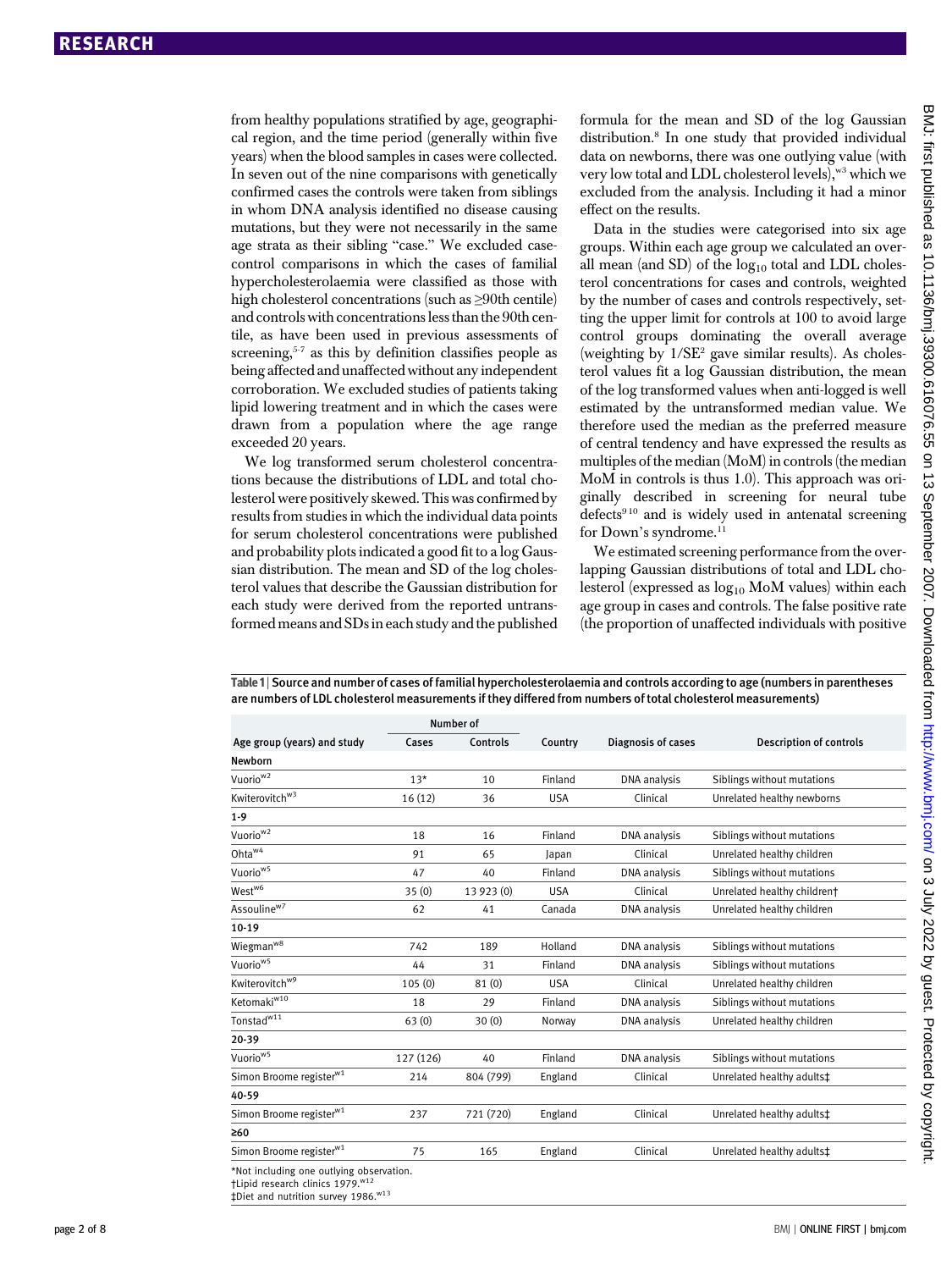|                          | Concentration (mmol/l) |                            |          |                                                                                                                                                                                                            | <b>Concentration (MoM)</b> |                          |          |                              |
|--------------------------|------------------------|----------------------------|----------|------------------------------------------------------------------------------------------------------------------------------------------------------------------------------------------------------------|----------------------------|--------------------------|----------|------------------------------|
|                          | Cases                  |                            | Controls |                                                                                                                                                                                                            | Cases                      |                          | Controls |                              |
| Age group<br>(years)     | Median                 | Median (SD) $(\log_{10})*$ | Median   | Median (SD) $(\log_{10})*$                                                                                                                                                                                 | Median                     | Median (SD) $(log_{10})$ | Median   | Median (SD)<br>$(\log_{10})$ |
| <b>Total cholesterol</b> |                        |                            |          |                                                                                                                                                                                                            |                            |                          |          |                              |
| Newborn                  | 2.59                   | 0.4139(0.0829)             | 1.81     | 0.2567(0.0639)                                                                                                                                                                                             | 1.44                       | 0.1572(0.0829)           | 1.0      | 0(0.0639)                    |
| $1-9$                    | 7.80                   | 0.8922(0.0752)             | 4.16     | 0.6195(0.0594)                                                                                                                                                                                             | 1.87                       | 0.2727(0.0752)           | 1.0      | 0(0.0594)                    |
| 10-19                    | 7.27                   | 0.8614(0.0940)             | 4.31     | 0.6347(0.0711)                                                                                                                                                                                             | 1.69                       | 0.2267(0.0940)           | 1.0      | 0(0.0711)                    |
| 20-39                    | 8.79                   | 0.9439(0.1019)             | 5.12     | 0.7091(0.0775)                                                                                                                                                                                             | 1.72                       | 0.2348(0.1019)           | 1.0      | 0(0.0775)                    |
| 40-59                    | 8.68                   | 0.9383(0.1162)             | 6.14     | 0.788(0.0810)                                                                                                                                                                                              | 1.41                       | 0.1503(0.1162)           | 1.0      | 0(0.0810)                    |
| $\geq 60$                | 8.42                   | 0.9252(0.1183)             | 6.62     | 0.821(0.0740)                                                                                                                                                                                              | 1.27                       | 0.1042(0.1183)           | 1.0      | 0(0.0740)                    |
| <b>LDL</b> cholesterol   |                        |                            |          |                                                                                                                                                                                                            |                            |                          |          |                              |
| Newborn                  | 1.67                   | 0.2230(0.1181)             | 1.28     | 0.1065(0.0844)                                                                                                                                                                                             | 2.14                       | 0.3295(0.1181)           | 1.0      | 0(0.0844)                    |
| $1-9$                    | 5.95                   | 0.7744 (0.0954)            | 2.59     | 0.4126(0.0854)                                                                                                                                                                                             | 2.30                       | 0.3618(0.0954)           | 1.0      | 0(0.0854)                    |
| 10-19                    | 5.45                   | 0.7364(0.1220)             | 2.42     | 0.3843(0.1125)                                                                                                                                                                                             | 2.25                       | 0.3521(0.1220)           | 1.0      | 0(0.1125)                    |
| 20-39                    | 7.09                   | 0.8506(0.1212)             | 3.62     | 0.5586(0.1117)                                                                                                                                                                                             | 1.96                       | 0.2920(0.1212)           | 1.0      | 0(0.1117)                    |
| 40-59                    | 6.74                   | 0.8285(0.1533)             | 4.82     | 0.6830(0.1070)                                                                                                                                                                                             | 1.40                       | 0.1455(0.1533)           | 1.0      | 0(0.0170)                    |
| $\geq 60$                | 6.01                   | 0.7791 (0.1484)            | 5.28     | 0.7230(0.0990)                                                                                                                                                                                             | 1.14                       | 0.0561(0.1484)           | 1.0      | 0(0.0990)                    |
|                          |                        |                            |          | *Median log <sub>10</sub> cholesterol concentration is directly estimated from mean log <sub>10</sub> cholesterol concentration (see www wolfson gmul acuk/epm/webtables/), which anti-logged gives median |                            |                          |          |                              |

Table 2 | Pooled median, median  $\log_{10}$ , and multiples of the median (MoM) serum total and LDL cholesterol concentrations in cases and controls according to age

 $*$ Median log<sub>10</sub> cholesterol concentration is directly estimated from mean log<sub>10</sub> cholesterol concentration (see www.wolfson.qmul.ac.uk/epm/webtables/), which anti-logged gives median values shown in this table.

> results) was set at about 1% or less, as would be acceptable for population screening.We estimated detection rates (the proportion of affected individuals with positive results) using cholesterol cut offs (expressed as MoM values) to define false positive rates of 0.1%, 0.5%, and 1%. The 95% confidence intervals on the detection rates were based on binomial probabilities. Within each age group we assessed heterogeneity by one way analysis of variance (ANOVA) of mean  $log_{10}$ MoM values in cases and controls.

## **RESULTS**

Table 1 lists the 13 studies included in the analysis according to country of origin and method used to diagnose familial hypercholesterolaemia, categorised into six age groups. The studies included a total of 1907 individuals with familial hypercholesterolaemia (1134 with a DNA confirmed diagnosis and 773 a clinical diagnosis) and  $16\,221$  controls.<sup>w1-w13</sup> The reported means and SDs for total and LDL cholesterol in the individual studies and the same data expressed as  $\log_{10}$  mmol/l and the combined weighted mean  $\log_{10}$ serum cholesterol concentrations for cases and controls in each age group can be found on our website (www.wolfson.qmul.ac.uk/epm/webtables/).

Table 2 shows the weighted average median MoM value of total and LDL cholesterol concentrations in cases and controls for each age group (with  $log_{10} SD$ ).

Table 3 <sup>|</sup> Detection rates (with 95% confidence intervals) for familial hypercholesterolaemia based on total and LDL cholesterol measurements according to specified false positive rates, age, and cholesterol cut-off levels (expressed in multiples of the median in controls (MoM))

|                          |                | False positive rate (%) |                  |                         |                  |                         |               |  |  |  |
|--------------------------|----------------|-------------------------|------------------|-------------------------|------------------|-------------------------|---------------|--|--|--|
|                          |                | 0.1%                    |                  | 0.5%                    |                  | $1\%$                   |               |  |  |  |
| Age group<br>(years)     | <b>Studies</b> | Detection rate (95% CI) | Cut off<br>(MoM) | Detection rate (95% CI) | Cut off<br>(MoM) | Detection rate (95% CI) | Cut off (MoM) |  |  |  |
| <b>Total cholesterol</b> |                |                         |                  |                         |                  |                         |               |  |  |  |
| Newborn                  | $\overline{2}$ | 31 (15 to 51)           | 1.58             | 46 (26 to 64)           | 1.46             | 54 (36 to 74)           | 1.14          |  |  |  |
| $1-9$                    | 5              | 88 (84 to 92)           | 1.53             | 94 (91 to 97)           | 1.42             | 96 (93 to 98)           | 1.37          |  |  |  |
| 10-19                    | 5              | 53 (50 to 56)           | 1.66             | 68 (65 to 71)           | 1.52             | 74 (71 to 77)           | 1.46          |  |  |  |
| 20-39                    | 2              | 48 (43 to 54)           | 1.74             | 64 (58 to 69)           | 1.58             | 70 (65 to 75)           | 1.51          |  |  |  |
| 40-59                    | 1              | 19 (15 to 25)           | 1.78             | 31 (25 to 37)           | 1.62             | 37 (31 to 44)           | 1.54          |  |  |  |
| $\geq 60$                | 1              | 15 (8 to 25)            | 1.69             | 23 (14 to 34)           | 1.55             | 28 (18 to 40)           | 1.49          |  |  |  |
| <b>LDL</b> cholesterol   |                |                         |                  |                         |                  |                         |               |  |  |  |
| Newborn                  | 2              | 72 (51 to 88)           | 1.82             | 83 (64 to 95)           | 1.65             | 87 (69 to 97)           | 1.57          |  |  |  |
| $1-9$                    | 4              | 85 (79 to 89)           | 1.84             | 93 (89 to 96)           | 1.66             | 96 (92 to 98)           | 1.58          |  |  |  |
| 10-19                    | 3              | 51 (48 to 55)           | 2.23             | 70 (66 to 73)           | 1.95             | 77 (74 to 80)           | 1.83          |  |  |  |
| 20-39                    | $\overline{2}$ | 33 (29 to 38)           | 2.21             | 51 (46 to 57)           | 1.94             | 60 (55 to 66)           | 1.82          |  |  |  |
| 40-59                    | $\mathbf{1}$   | 11 (8 to 16)            | 2.14             | 20 (15 to 25)           | 1.89             | 25 (20 to 31)           | 1.77          |  |  |  |
| $\geq 60$                | 1              | 5(1 to 11)              | 2.02             | $9(3.8 \text{ to } 18)$ | 1.80             | 12 (6 to 22)            | 1.70          |  |  |  |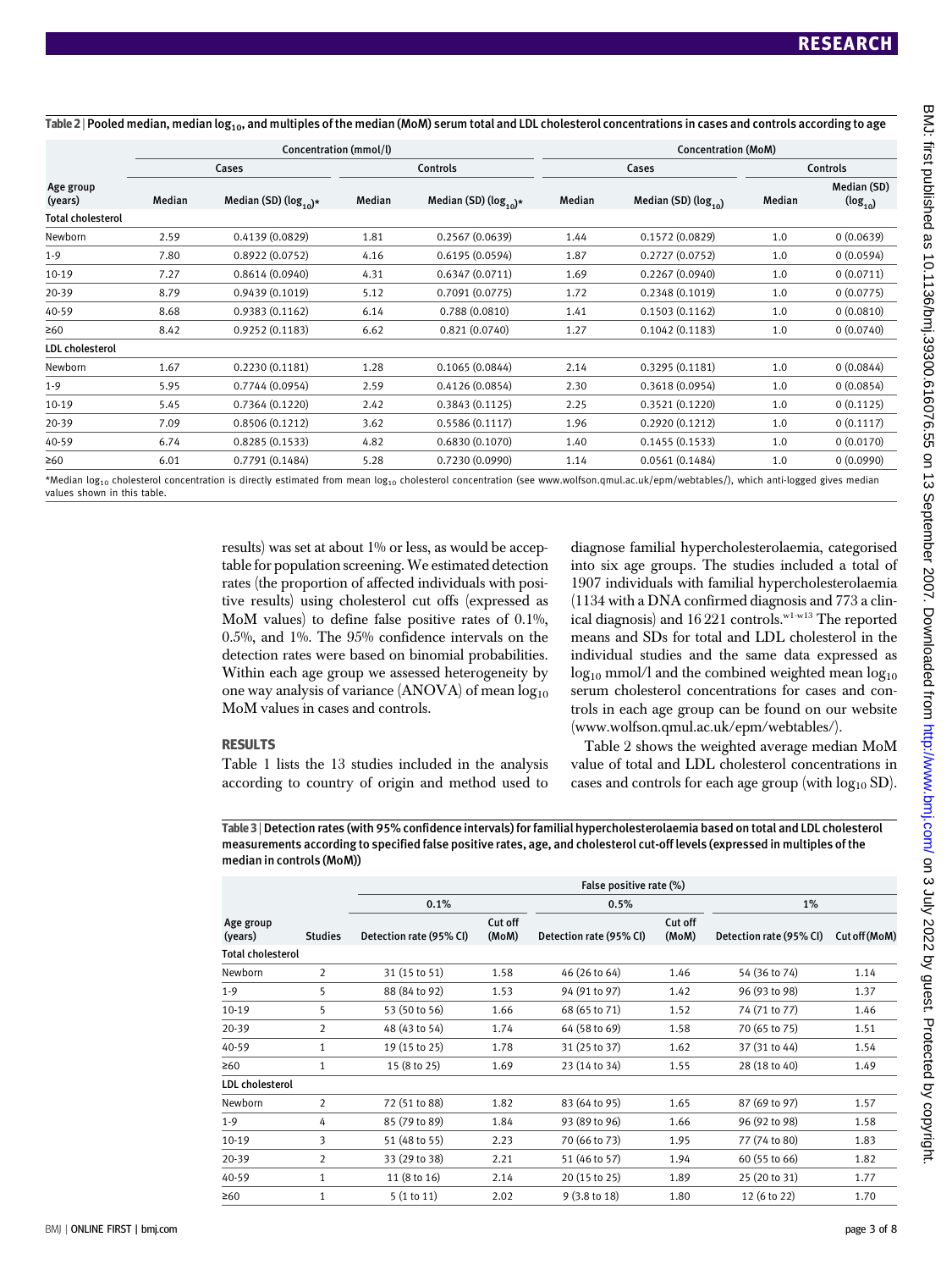

Fig 1 | Plots of detection rates against false positive rates for total and LDL cholesterol concentrations according to age in years

The median MoM in cases was greatest in the 1-9 year old age group (1.87 for total cholesterol and 2.30 for LDL cholesterol) and the SDs tended to be the lowest in this age group, indicating that the greatest discrimination between affected and unaffected individuals occurred at age 1-9 years.

Table 3 shows the detection rates (separately for total and LDL cholesterol) in the six age groups, according to specified false positive rates  $(0.1\%, 0.5\%, \text{and } 1.0\%),$ together with the corresponding cholesterol cut-off levels (in MoM values) that determine these false positive rates. At a given false positive rate the detection rate was greatest at 1-9 years and declined with increasing age. At a false positive rate of 0.1%, for example, the detection rate in the 1-9 year age group, based on total cholesterol measurement, was 88% (or 85% with LDL cholesterol) but only 31% (or 72% with LDL cholesterol) in newborns and as low as 5% at 60 and over. Within the 1-9 year age group, the screening performance seemed to peak at between 1 and 2 years of age, based on two studies<sup>w4 w5</sup> that together yielded detection rates of 92% (with total cholesterol) or 89% (with LDL cholesterol) for a 0.1% false positive rate.

Figure 1 shows the detection rate plotted against the false positive rate for total and LDL cholesterol measured at different ages. This illustrates the maximum discrimination at 1-9 years and shows that there is little additional increase in the detection rate as the false positive rate increases above 1%.

Sensitivity analyses showed that the estimates are robust because we obtained similar results for males and females separately, genetically confirmed cases and clinically diagnosed cases separately, cases taken from lipid clinics or identified through mass screening separately, and studies that used unrelated controls or sibling controls separately. For example, for total cholesterol in the 1-9 age group, the estimate of screening performance at a 0.5% false positive was a 94% detection rate with studies that used unrelated controls compared with a 96% detection rate with studies that used sibling controls. There was no evidence of heterogeneity in the detection rates across the studies in children aged 1-9 years (fig 2), despite there being heterogeneity between mean cholesterol concentrations in cases or controls  $(P \le 0.02)$  as would be expected from dietary variations between populations in different parts of the world, measured at different points in time.

## **DISCUSSION**

measurement of serum cholesterol concentration discriminates best between individuals with and without familial hypercholesterolaemia in children aged 1-9 years, when a high detection rate can be achieved for a false positive rate of 0.1%. Screening performance is materially reduced in newborns and young adults.



Fig 2 <sup>|</sup> Estimated detection rate for a 0.1% false positive rate for total and LDL cholesterol according to studies in children aged 1-9 years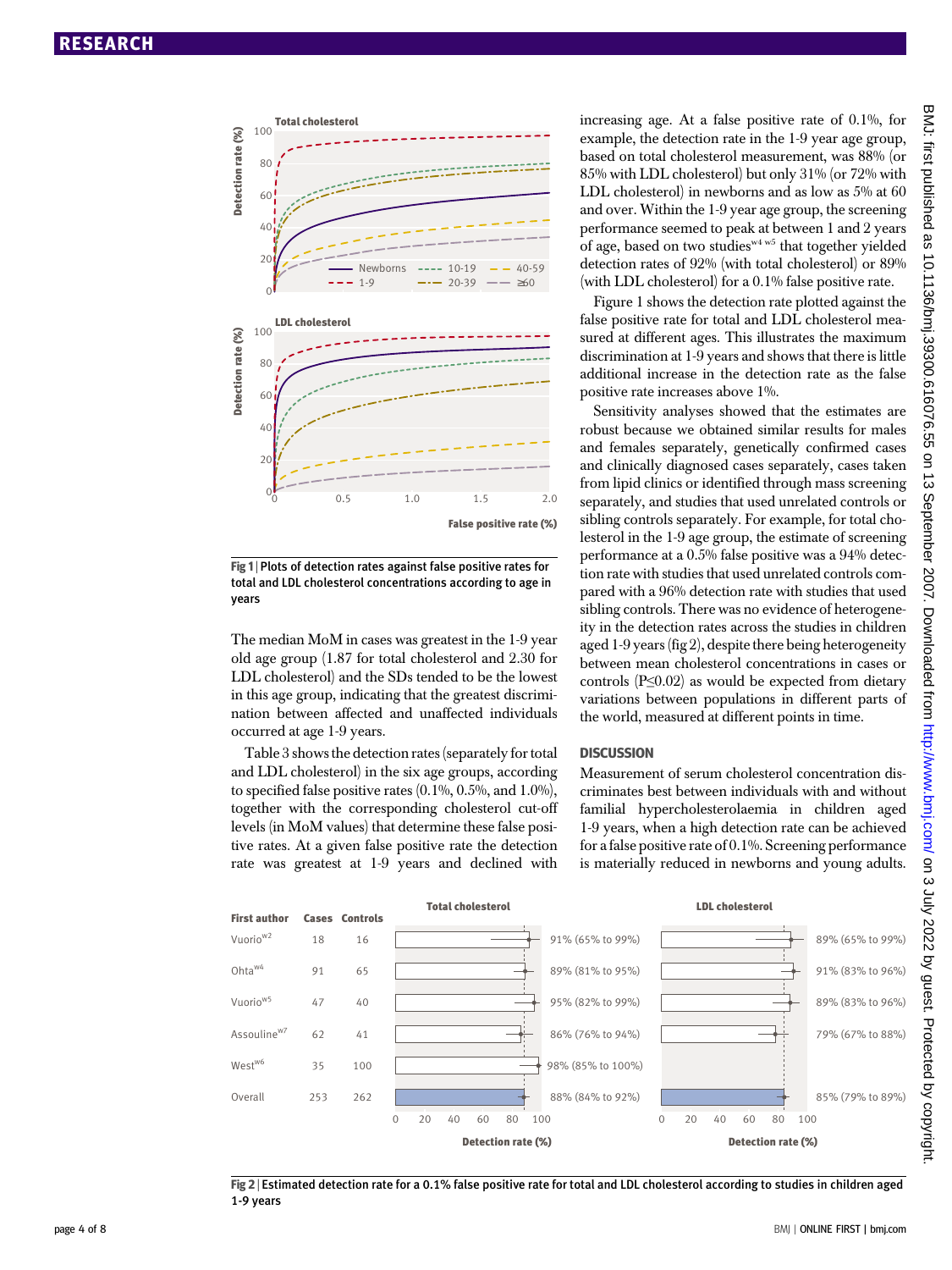The results indicate that population screening could be highly effective.

Figure 3 shows, for both total and LDL cholesterol, the distributions in affected and unaffected individuals aged 1-9 years. Cholesterol cut offs that yield false positive rates of 0.1%, 0.5%, and 1% are shown with the corresponding detection rates and the corresponding likelihood ratios for individuals at or above the specified cut offs. The figure shows how small differences in the selected cut off for serum cholesterol concentration have relatively large effects on the false positive rate but smaller effects on the detection rate. The likelihood ratio (the detection rate divided by the false positive rate) indicates the number of times people who are screen positive are at an increased risk of being affected compared with people in general. So, for example, with a total cholesterol cut off of 1.53 MoM, on average, individuals with a positive result on screening have 880 times the chance of being affected than people in general. With a cut off only slightly lower, at 1.37 MoM, the likelihood ratio drops to 96. In view of this, if screening were introduced it would be sensible to do so using a cholesterol cut off of about 1.53 MoM rather than 1.37 as the detection rate is only 8 percentage points lower and the likelihood ratio is about nine times greater.

 $-$  Unaffected





Fig 3 <sup>|</sup> Relative frequency distributions of total and LDL cholesterol in children aged 1-9 with and without familial hypercholesterolaemia, showing detection rates (DR) and likelihood ratios for cholesterol cut offs set to yield false positive rates (FPR) of 0.1%, 0.5%, and 1%

There was no advantage in measuring LDL cholesterol over total cholesterol, apart from in screening newborns (when LDL cholesterol was better), but this is too early for screening. In general, the measurement of total cholesterol was marginally (but not significantly) better than LDL cholesterol measurement as a screening test. This might reflect a coincident rise in other lipoprotein concentrations (very low density lipoprotein and intermediate density lipoprotein) in people with familial hypercholesterolaemia.<sup>12</sup>

The advantage of using MoM values rather than absolute mass units (such as mmol/l) is that they tend to overcome systematic variation between laboratories in serum cholesterol measurement, provide a simple measure of how high or low a person's cholesterol is compared with a typical "average" population level, and a given MoM cut off will tend to yield the same screening performance (detection rates and false positive rates) in different populations. Within a given population any MoM value can easily be converted into a local cholesterol concentration cut off in mmol/l. For example, our results indicate that a MoM cut off of 1.53 (table 3) will have a detection rate of 88% and a false positive rate of 0.1% at ages 1- 9. If the median total cholesterol in a given population of 1-9 year olds was 4 mmol/l the cut off would be 1.53×4 mmol/l or 6.1 mmol/l. In practice it may be better to convert all serum cholesterol values in to MoM values by using local normal cholesterol medians, as is routinely done in antenatal screening for neural tube defects and Down's syndrome.<sup>11</sup>

The confidence intervals on our results are narrow. They reflect sample size but do not take in to account possible imprecision arising from variation in estimates between studies and deviation of fit of the data from a Gaussian distribution. The sensitivity analyses, however, indicate that we can be reasonably confident in the results, particularly in relation to the relative differences between the age groups. Some cases of familial hypercholesterolaemia may have been missed because not all mutations are known, but this would not lead to bias if the cholesterol distributions in people with known and unknown mutations were similar. If cholesterol concentrations in people with "unknown" mutations were, on average, lower than those in people with "known" ones, screening performance would be overestimated, or underestimated if they were higher. Such "missed" cases are, however, unlikely to represent an important source of bias because it is estimated that over  $80\%$  of mutations have been identified.<sup>13</sup>

# Proposed population screening strategy

# Serum cholesterol measurement in children

Children could be screened when they visit their general practice for routine vaccination at about 15 months of age (for example, when attending for the measles, mumps, and rubella (MMR) vaccination). A blood spot could be collected at the same time as the vaccination is given. Use of an appropriate total (or LDL) cholesterol cut off that yields a false positive rate of 0.1% (for example, 1.53 MoM and 1.84 MoM,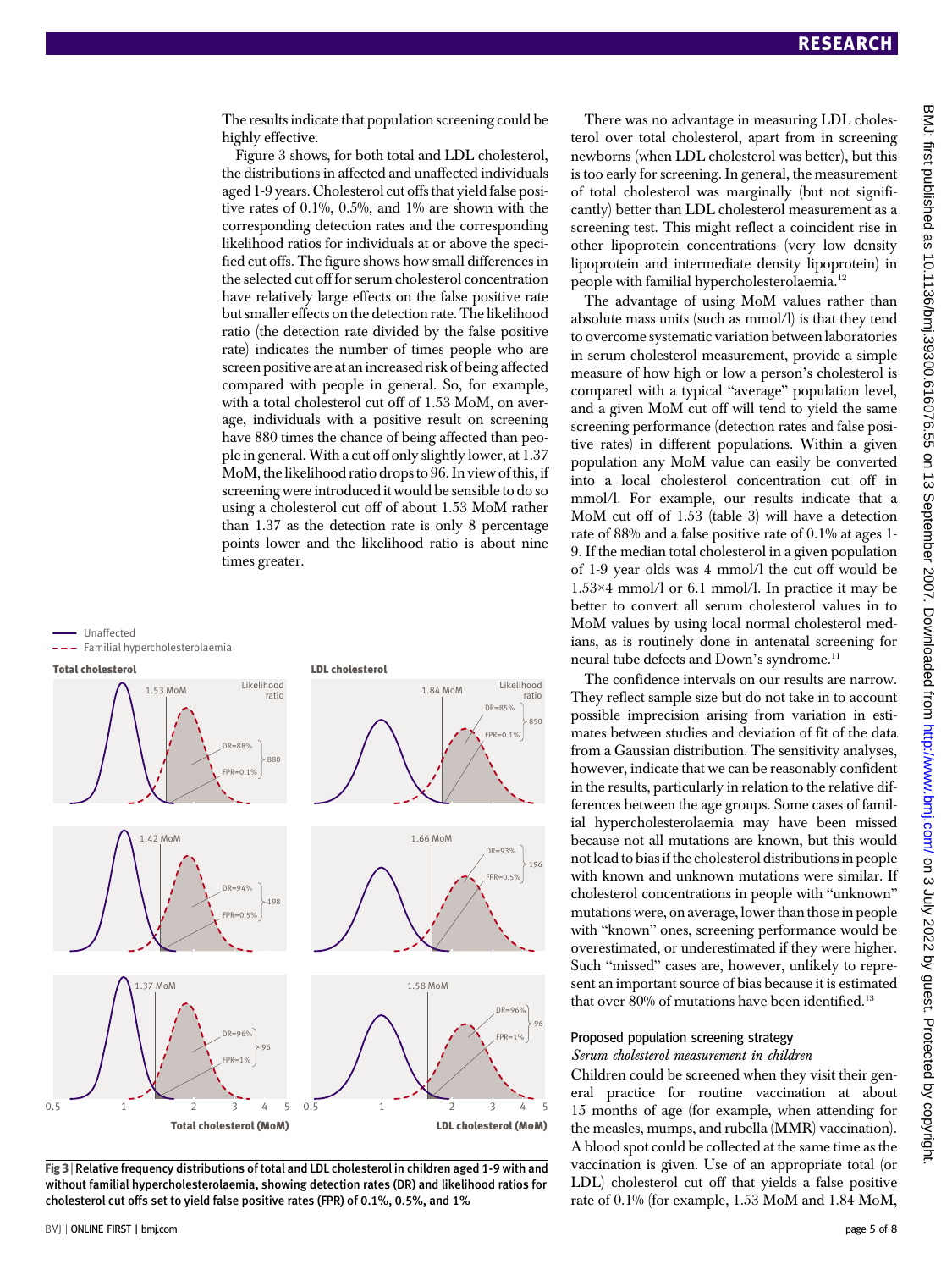# **FSFARCH** RESEARCH





respectively, based on the results from this analysis) would identify about 90% of cases.

## Serum cholesterol measurement in parents

As familial hypercholesterolaemia is an autosomal dominant disorder, a child with the disorder will have an affected parent. The identification of affected children aged 1-9 provides an opportunity to identify affected parents. Screening children in this way therefore accomplishes two aims simultaneously: screening children and screening their parents. Treatment to lower cholesterol could be initiated immediately in the parent and delayed in the child until adulthood.

Measurement of serum cholesterol (total or LDL) in each parent of an affected child would determine which one is affected. Applying a simple rule—namely, that the parent with the higher cholesterol concentration has the disorder—is an effective way of determining which parent is affected, with a detection rate of about 96%. The accuracy of this rule can be estimated from the distributions of serum cholesterol concentration in affected and unaffected individuals aged 20-29 (shown for LDL cholesterol in fig 4). The distribution of the differences between affected and unaffected individuals is estimated by subtracting the means and summing the variances (expressed in logs as LDL cholesterol has a log Gaussian distribution) and this can be expressed as the ratio of LDL cholesterol in pairs of affected and unaffected people (shown in fig 4). The shaded area indicates the proportion of differences below one (affected less than unaffected) and represents the proportion of parents who would be misclassified according to the rule—4% for LDL cholesterol (3% for total cholesterol), leaving 96% (100% −4%) correctly identified. In this situation a 4% false negative rate equals the false positive rate because for every missed affected parent the other unaffected parents will be classified as positive. The cholesterol distributions in figure 4 are shown in MoMs so the results are generalisable; in practice, all that need be done is to identify the parent with the higher serum cholesterol concentration. In about one in 500 screen positive children, both parents will be affected, but this has a minor effect on the detection rate in parents (reducing it by only about 0.2%). It has been estimated that the father is not the biological parent in about  $4\%$  of families,  $14$  so about 2% of men tested in this way would be misclassified as having the disorder when they did not. But this



Fig 5 <sup>|</sup> Effect of screening children without and with DNA diagnosis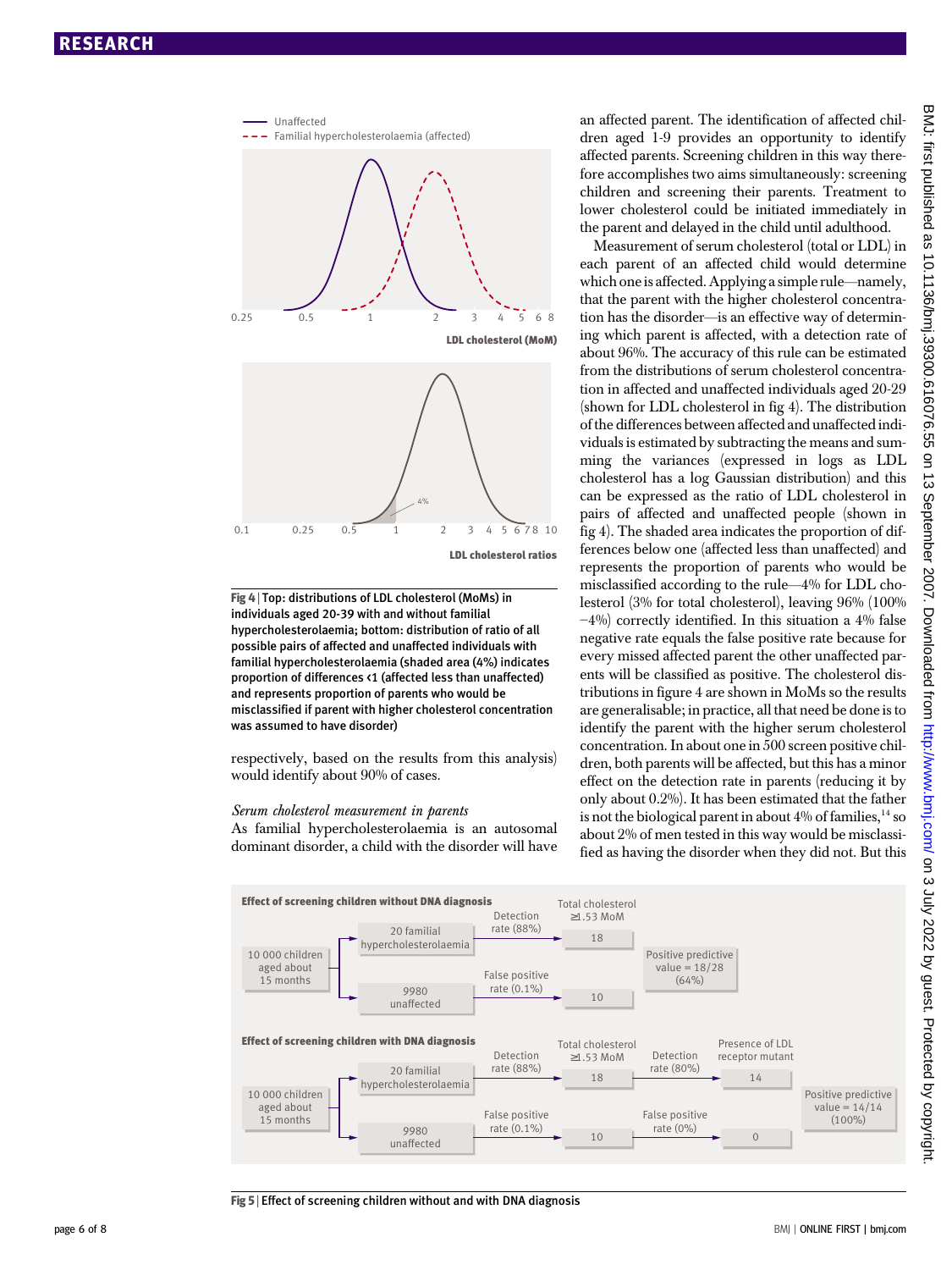would apply to only about 1 in 25 000 men (2% of 2 per 1000).

## Expected impact of proposed screening strategy

Figure 5 shows two flow diagrams to illustrate the effect of screening a population of 10 000 children attending for vaccination at 15 months of age, one without and one with the use of DNA diagnosis. Given a prevalence of familial hypercholesterolaemia of two per 1000, there should be 20 affected and 9980 unaffected children. Eighteen out of the 20 affected children would be detected and 10 unaffected children would be falsely classified as positive (from table 3, detection rate 88% for a 0.1% false positive rate). The odds of being affected given a positive result is therefore about 2:1  $(18:10)$ ; the positive predictive value being 64%  $(18/$ 28). There is no diagnostic test available that can identify all affected individuals so intervention would have to be based on the screening results alone. Alternatively, DNA analysis to identify LDL receptor mutations could be used in children with positive results on screening (lower flow diagram in fig 5). This has the advantage of excluding all false positives (positive predictive value 100%) but at the expense of missing 20% of affected children because not all mutations have been identified.<sup>13</sup>

Figure 6 shows the effect of parental testing without and with DNA diagnosis. Without DNA diagnosis, parents of a child with positive results on screening would be offered measurement of serum cholesterol. Adoption of the rule that the parent with the higher cholesterol concentration has the disorder would correctly identify 17 affected parents (96% of 18) and falsely classify 11 unaffected parents as positive (10 false positives from the screening of the children and one from parental screening; see fig 6). Treatment to lower serum cholesterol would be offered to each parent with positive results on screening (and later to the child), recognising that out of about every three individuals identified one would not have the inherited abnormality.

The alternative strategy using DNA diagnosis would correctly identify all the affected parents of affected children but would miss the 20% of affected parents of children who had an undetectable mutation. It would be necessary to test the parent only for the mutation found in the child. Screening without DNA diagnosis has the advantage of being simpler and less expensive.

A strength of the proposed child-parent strategy is that the "population sweep" to identify index cases through screening children would not need to be repeated indefinitely. Once a "critical mass" of "seed" families had been identified (which may take about 30 years as most children are born to women aged 15-45), measurement of serum cholesterol concentration in all first degree relatives could thereafter be used to identify the remaining people with familial hypercholesterolaemia in the population—so called "cascade screening." This concept has been summarised<sup>34</sup> and judged potentially useful for autosomal dominant disorders like familial hypercholesterolaemia but not for autosomal recessive disorders such as cystic fibrosis.

Our strategy is a screening approach that offers a simple means of screening children, their parents, and then their family members for familial hypercholesterolaemia. The strategy fulfils eight out of the 10 requirements for a worthwhile screening programme<sup>15</sup>; two criteria (availability of facilities for implementation and cost effectiveness) have yet to be determined. There are practical challenges in implementation. A pilot study and a simple means of blood sampling at the time of vaccination would be needed. A potential strength of screening at the time of childhood immunisation is that it would take place at a time when parents are receptive to the possibility of



Fig 6 <sup>|</sup> Flow diagrams to illustrate the effect of screening parents of affected children without and with DNA diagnosis